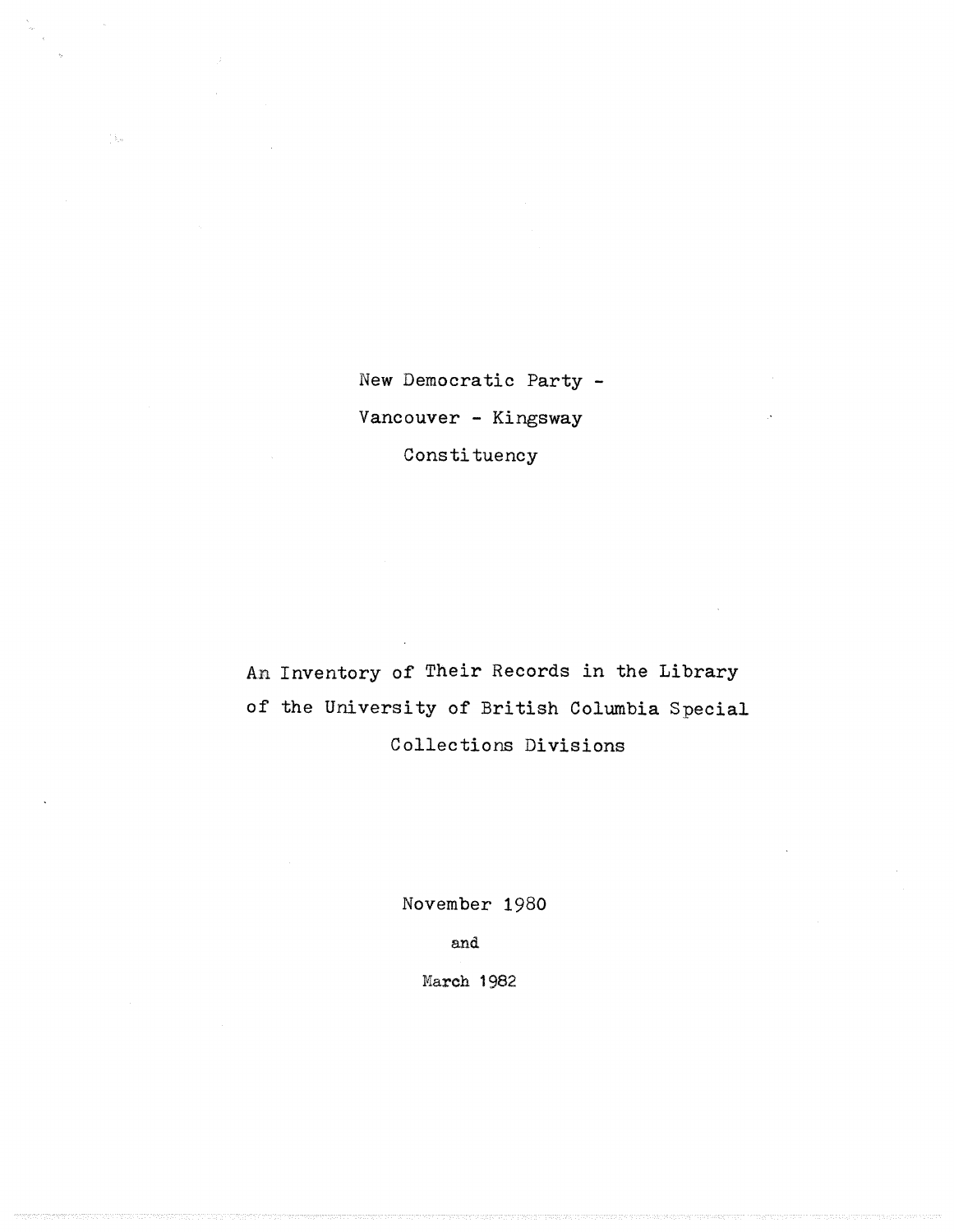$\frac{1}{2}$  $\bar{\epsilon}$ 

| Introduction | 1.                                                  |
|--------------|-----------------------------------------------------|
| Inventory    | 2.<br>Agendas                                       |
|              | Minutes                                             |
|              | Reports                                             |
|              | Notebook                                            |
|              | Correspondence - incoming                           |
|              | Correspondence - outgoing                           |
|              | Financial records                                   |
|              | Lists of names - Candidates and election workers    |
|              | Speeches                                            |
|              | Campaign literature                                 |
|              | Clippings                                           |
|              | Ephemera                                            |
|              | Miscellaneous                                       |
|              | Subject Files                                       |
|              | Printed material                                    |
|              | Printed material transferred to Special Collections |
| ADDENDUM     | Minutes                                             |
|              | Correspondence                                      |
|              | Printed Material                                    |
|              | Photographs                                         |

Maps

.<br>Terminal production of the contract of the contract of the contract of the contract of the contract of the con

y.<br>T

 $\overline{\phantom{a}}$ 

.<br>Tanàna am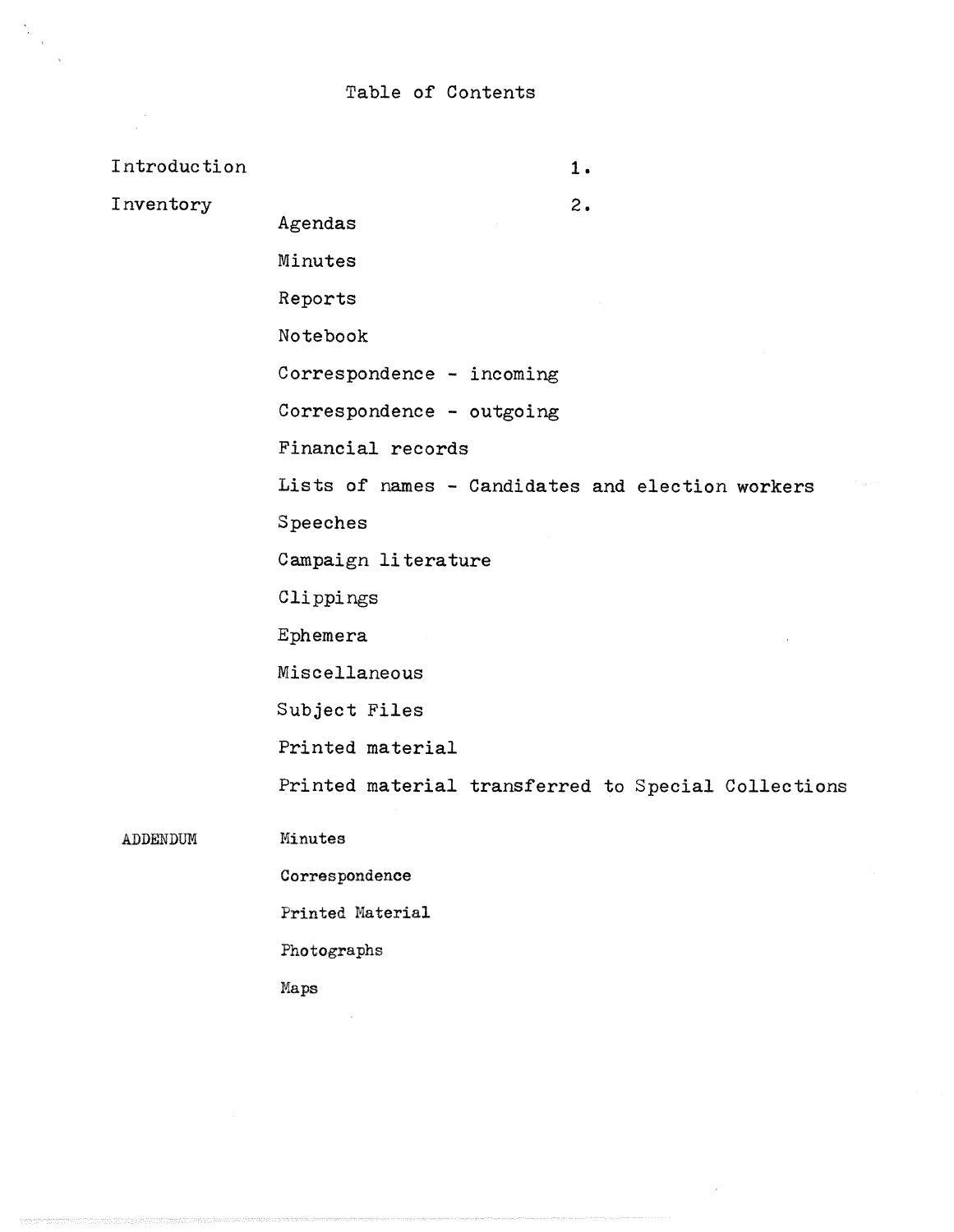## Introduction

The records were transferred to the Special Collections Division by Grace MacInnis' secretary from her constituency office on April 28, 1980. The material consists of records from the New Democratic Party, Vancouver-Kingsway Constituency office from 1972 to early 1975, along with lists from 1968 . Also included are printed materials relating to the activity of the organization, and in subject areas. Subject files already existed when the records were received, but little other order was evident. The order has been established in series by type of material, with chronological order prevailing within series .

Additional records were transferred from Rio Hall, 3325 Kingsway, relating to the activities of the Vancouver East Provincial Constituency Office, ca. 1957-1970's, and the CCF-NDP. The material was selected at random from a vault in Rio HHall without any apparent order .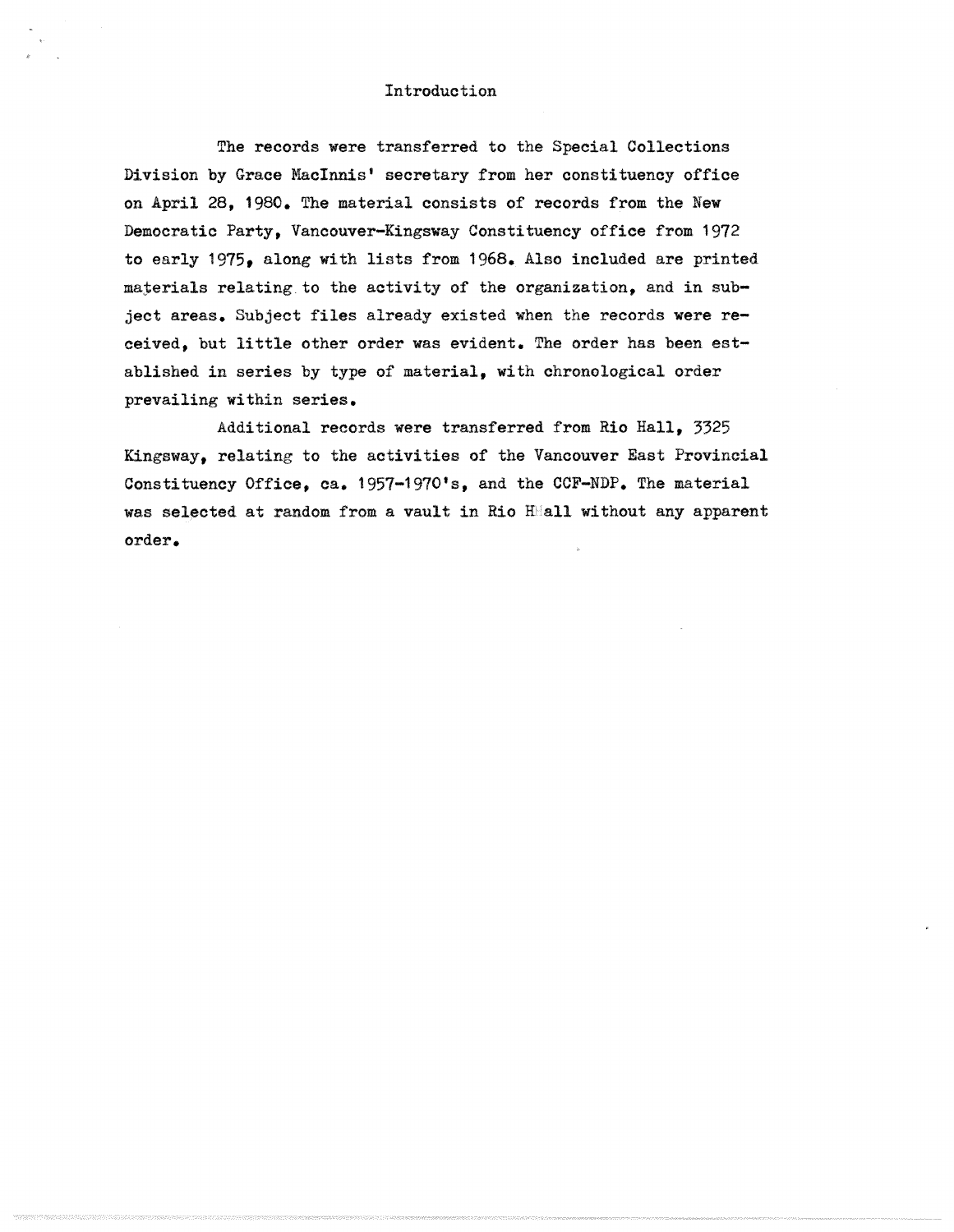Inventory

| Folder no. | Series                                                    | $Dates$                                                                                  | <b>Items</b>            |
|------------|-----------------------------------------------------------|------------------------------------------------------------------------------------------|-------------------------|
| $1 - 1$    | Agendas                                                   | March, 1973; Feb.,<br>1974; March, 1974                                                  | 4                       |
| $1 - 2$    | Minutes                                                   | March, 1973-March,<br>1974                                                               | 12                      |
| $1 - 3$    | Reports                                                   | March, 1973; July,<br>$1973 - 74$                                                        | $\overline{\mathbf{3}}$ |
| $1 - 4$    | Notebook                                                  | March, $1972 - \text{Feb.}$<br>1973                                                      | $\mathbf{1}$            |
| $1 - 5$    | Correspondence-Incoming                                   | Dec.1971-Sept. 1973 16                                                                   |                         |
| $1 - 6$    | Correspondence-Outgoing                                   | March 1972-Sept. 1973 14                                                                 |                         |
| $1 - 7$    | Financial records                                         | March 1968- March<br>1974                                                                | 14                      |
| $1 - 8$    | Lists of names-candidates 1968-74<br>and election workers |                                                                                          | 16                      |
| $1 - 9$    | Speeches                                                  | June, 1973                                                                               | $\overline{c}$          |
| $1 - 10$   | Campaign literature                                       | ca. $1972 - 74$                                                                          | $\overline{7}$          |
| $1 - 11$   | Clippings                                                 | $1973 - 74$                                                                              | 6                       |
| $1 - 12$   | Ephemera                                                  | April 1972-July 1973 5                                                                   |                         |
| $1 - 13$   | Miscellaneous                                             | $1972 - 73$                                                                              | 26                      |
|            | Subject files                                             |                                                                                          |                         |
| $1 - 14$   | -Dinner for Grace MacInnis                                | Dec.1974=<br>Feb. 1975                                                                   | 24                      |
|            | -Correspondence                                           |                                                                                          | 38                      |
| $1 - 15$   | -Daycare                                                  | ca. $1973$                                                                               | 16                      |
|            | Printed material                                          |                                                                                          |                         |
| $1 - 16$   |                                                           | -bulletins-Grace MacInnis Dec.1974-Feb. 8<br>1975                                        |                         |
| $1 - 17$   | -bulletins-New Democratic Party of British<br>Columbia    | April 1972-73                                                                            | 16                      |
| $1 - 18$   |                                                           | -bulletins-New Democratic Party, Oct.1972- 6<br>Federal Campaign Headquarters March 1973 |                         |
| $1 - 19$   | Printed material transferred to Special Collections 1     |                                                                                          |                         |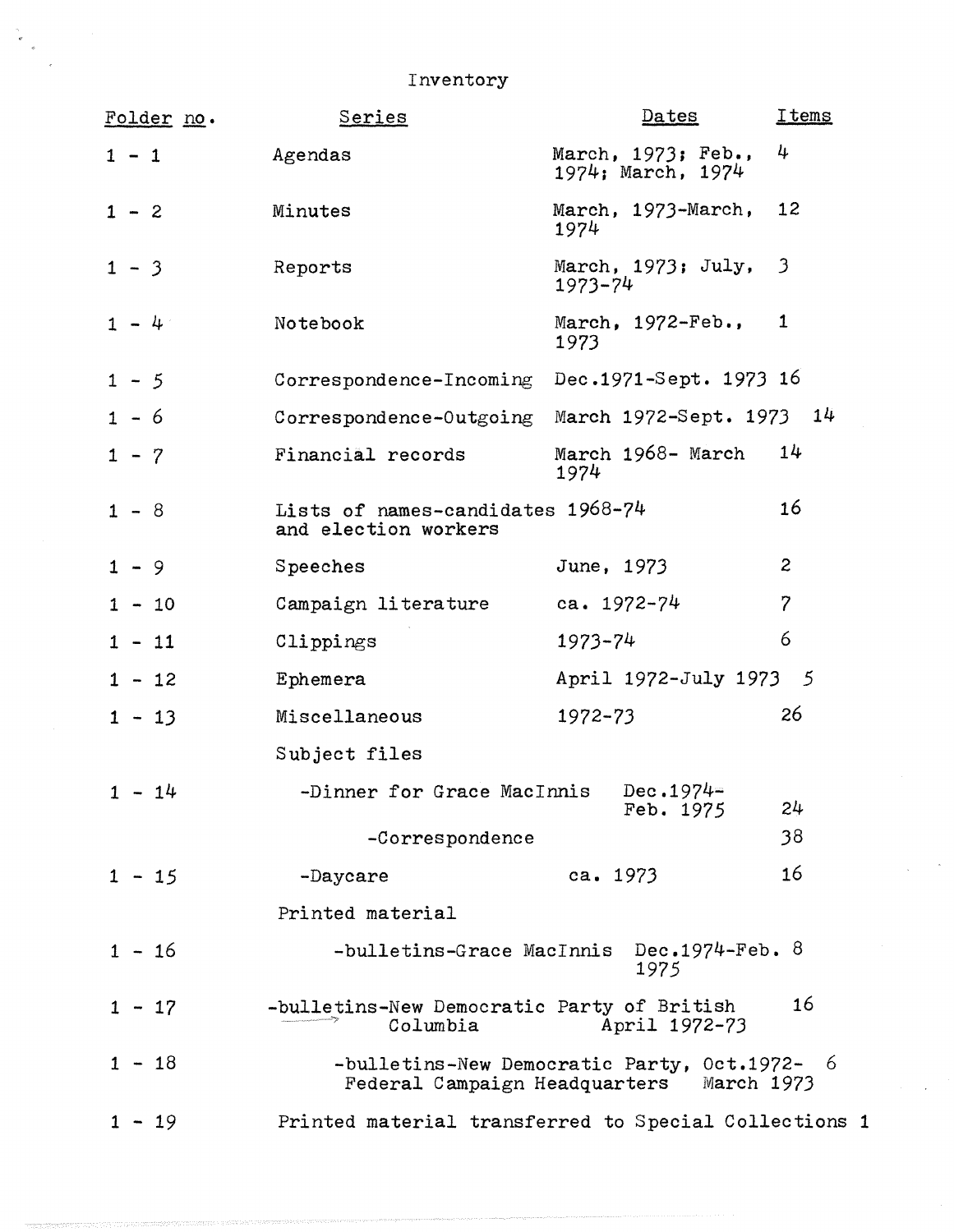Transferred to Special Collection - Pamphlets

Cuz there ain't no daycare (or almost none) she said : a book about daycare in  $\underline{B}$ .  $\underline{C}$ . Written and prepared by Marcy Cohen, et al. Financed by a grant from Canada Works, Dept. of Manpower. Printed by Press Gang Publishers, Vancouver, Summer, 1973.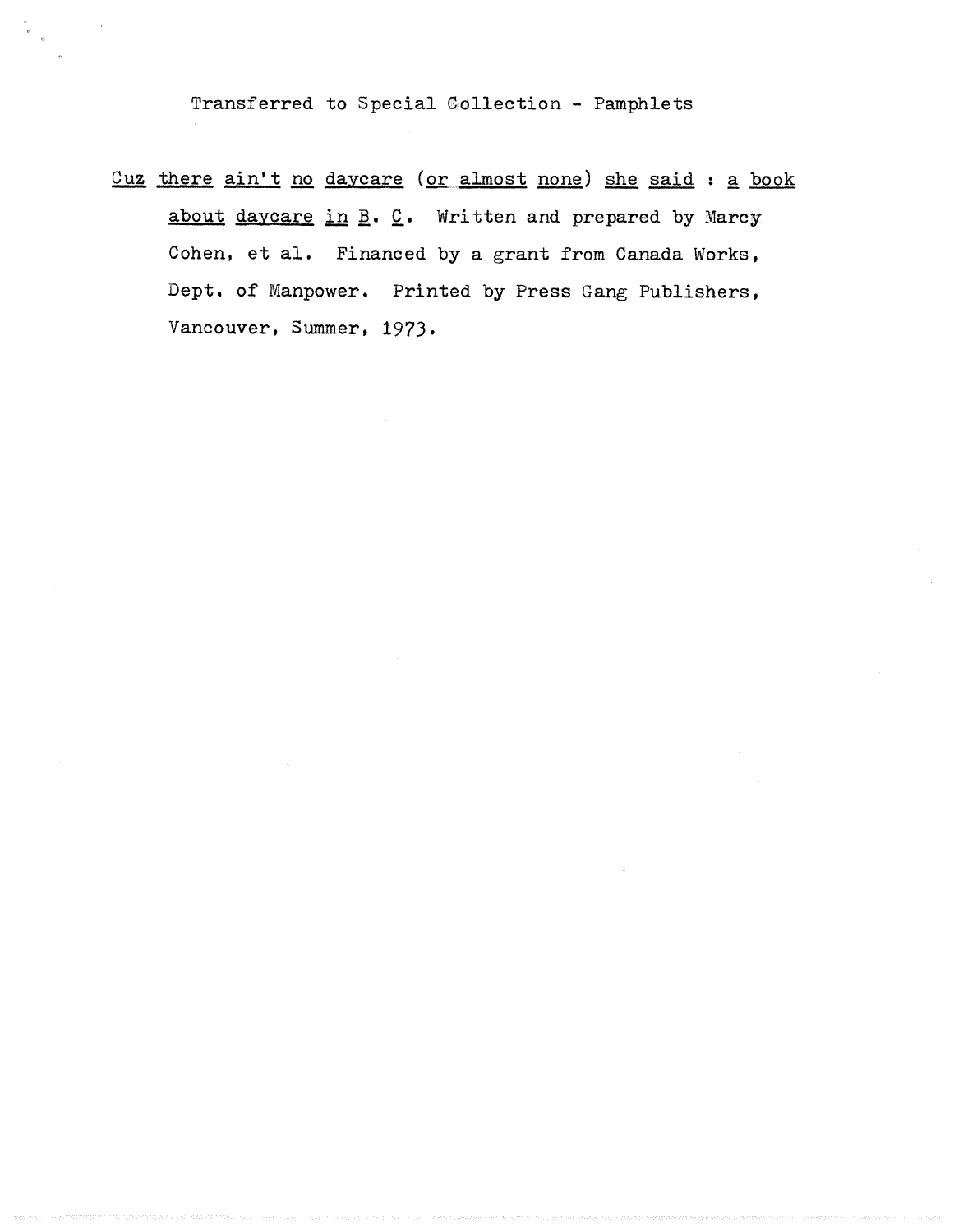| <b>BOX - FOLDER</b>          | <b>SERIES</b>                                                                              |  |  |
|------------------------------|--------------------------------------------------------------------------------------------|--|--|
| $2-(1-6)$                    | <b>Minutes</b>                                                                             |  |  |
| $2 - 1$                      | Minutes of Vancouver East Riding Assoc. 1957-58                                            |  |  |
| $2 - 2$                      | 1966<br>Minutes of Vancouver East Riding Assoc.                                            |  |  |
| $2 - 3$                      | Minutes of Vancouver East and Vancouver Kingsway Riding Assoc. 1970's                      |  |  |
| $2 - 4$                      | (incomplete)<br>Minutes of N.D.P. Provincial Executive 1956-57 (incomplete)                |  |  |
| $2 - 5$                      | Minutes of N.D.P. Provincial Executive 1958-59 (incomplete)                                |  |  |
| $2 - 6$                      | Minutes of Greater Vancouver Water and Drainage Workers 1964-66                            |  |  |
| $2 - 7$                      | Certificates / Letterheads of $N_{\bullet}D_{\bullet}P_{\bullet}$                          |  |  |
| $2-(8-15)$                   | Correspondence                                                                             |  |  |
| $2 - 8$                      | Correspondence 1958 - Vancouver East                                                       |  |  |
| $2 - 9$                      | Correspondence (outgoing) $1958$ – Vancouver East                                          |  |  |
| $2 - 10$                     | Correspondence 1958 (incoming) Vancouver East                                              |  |  |
| $2 - 11$                     | Correspondence Dennis Mulroney.                                                            |  |  |
| $2 - 12$                     | Correspondence N.D.P. Provincial Office<br>(outgoing)                                      |  |  |
| $2 - 13$                     | Correspondence N.D.P. Provincial Office<br>(incoming)                                      |  |  |
| $2 - 14$                     | Correspondence MP./MLA's 1966-67                                                           |  |  |
| $2 - 15$                     | Correspondence Misc. 1967                                                                  |  |  |
| $2 - 16$                     | Correspondence General                                                                     |  |  |
| $2-(17-32)$                  | Printed Material                                                                           |  |  |
| $2 - 17$                     | N.D.P. Publications                                                                        |  |  |
| $2 - 18$                     | $N_{\text{L}}$ , D.P. 18th Convention (BC) 1951                                            |  |  |
| $\mathbb{C}^{n+1}\mathbb{C}$ | $N.D.P.$ 24th Convention (BC) 1957 - Minutes of                                            |  |  |
|                              | N.D.P. Policy Statement to Legislature 1966                                                |  |  |
| $2 - 19$                     | Electoral System (D.R. Jaegar) incl. Electoral Map/List of Stations                        |  |  |
| $2 - 20$                     | Electoral System 1969-70                                                                   |  |  |
| $2 - 21$                     | Electoral System Election 1966                                                             |  |  |
| $2 - 22$                     | Electoral System Canvassing Methods                                                        |  |  |
| $2 - 23$                     | Electoral System Politics - Vancouver Kingsway (Federal)                                   |  |  |
| $2 - 24$                     | Electoral System Politics - Vancouver East (Provincial)                                    |  |  |
| $2 - 25$                     | Electoral System Politics - NDP Federal Ridings (Elections)                                |  |  |
| $2 - 26$                     | Electoral System Politics - NDP Provincial Ridings (Elections)                             |  |  |
| $2 - 27$                     | Electoral System Politics - NDP Policies from 1961-73                                      |  |  |
| $2 - 28$                     | Electoral System Politics - NDP Ontario                                                    |  |  |
| $2 - 29$                     | Electoral System Politics - Political Opponents                                            |  |  |
| $2 - 30$                     | Politics - United States Senate Election<br>Electoral System                               |  |  |
|                              | Warren Magnusson Washington State                                                          |  |  |
| $2 - 31$                     | Politics - Election Stickers<br>Electoral System                                           |  |  |
| $2 - 32$                     | Politics - Clippings of $M_{\bullet}J_{\bullet}$ Coldwell / A. Webster<br>Electoral System |  |  |
|                              |                                                                                            |  |  |

## Photographs

Photographs of the Williams-MacDonald NDP Campaign  $(15)$ ; Ernest Winch (1); Grace MacInnis (1); Dennis Mulroney (1) and Grace MacInnis and Dennis Mulroney (I) .

## Mans

 $\label{eq:2} \begin{array}{c} \mathbb{X}^{(n)}_{\mathbb{X}^{(n)}}(x) = \mathbb{X}^{(n)}_{\mathbb{X}^{(n)}} \end{array}$ 

Maps of the electoral district of East Vancouver  $(2)$ , 1966 and 1969; and a survey of Kelowna  $(2),$ n.d.